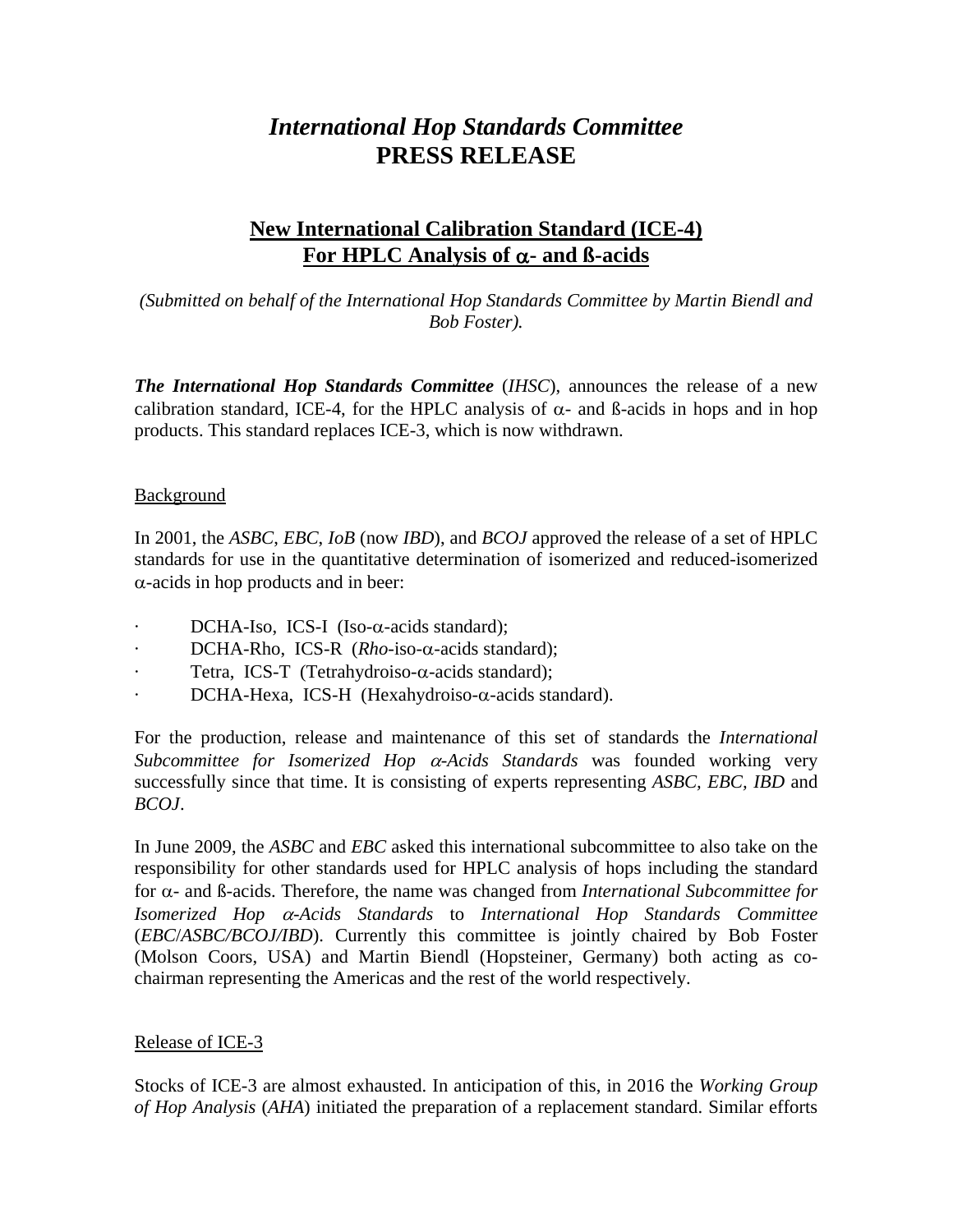were undertaken as in case of the selection of ICE-3. In the end, again a supercritical CO2 extract was selected as the most suitable replacement material. The new standard was supplied by Hopfenveredlung St. Johann (Wolnzach, Germany), under the guidance of *AHA* member Roland Schmidt. Packaging was also carried out in the same company. The committee records its considerable appreciation to Roland Schmidt and his colleagues for all their skilled input to the successful manufacture of this new standard.

Following preparation, in June 2018 members of the *International Hop Standards Committee* (*IHSC*) carried out a collaborative trial in order to validate the new standard and assign values to the concentration of the  $\alpha$ - and  $\beta$ -acids. This work included a collaborative HPLC study in which the prospective new standard was crosschecked against the existing standard and against high purity DCHA-α-acids and DCHA-ß-acids standards (both kindly supplied by *IHSC* member Bob Smith, Hopsteiner USA).

#### *This new standard, ICE-4, becomes the recommended standard and should be used for commercial transactions as well as for quality control purposes.*

#### Use of the New Standard

As would be expected, the composition of ICE-4 is not identical to the standard it replaces, but it can be used in exactly the same way. No significant differences were observed when quantifying  $\alpha$ - and  $\beta$ -acids using ICE-4 vs. ICE-3. Such differences can be expected to be within the normal range of experimental error.

The following composition of ICE-4 has been determined and agreed on by the *International Hop Standards Committee* (*IHSC*):

Total α-acids: 42.58 % Cohumulone: 10.98 % N+adhumulone: 31.60 %

Total ß-acids: 26.54 % Colupulone: 13.02 % N+adlupulone: 13.52 %

#### How to Purchase

Stocks of ICE-4 are being divided between *ASBC* (in USA) and *EBC* (distribution through *Labor Veritas* in Switzerland), from which sources analysts can purchase the new standard.\*

ICE-3 will now be available only while stocks last. ICE-4 is valid from August  $1<sup>st</sup>$ , 2018.